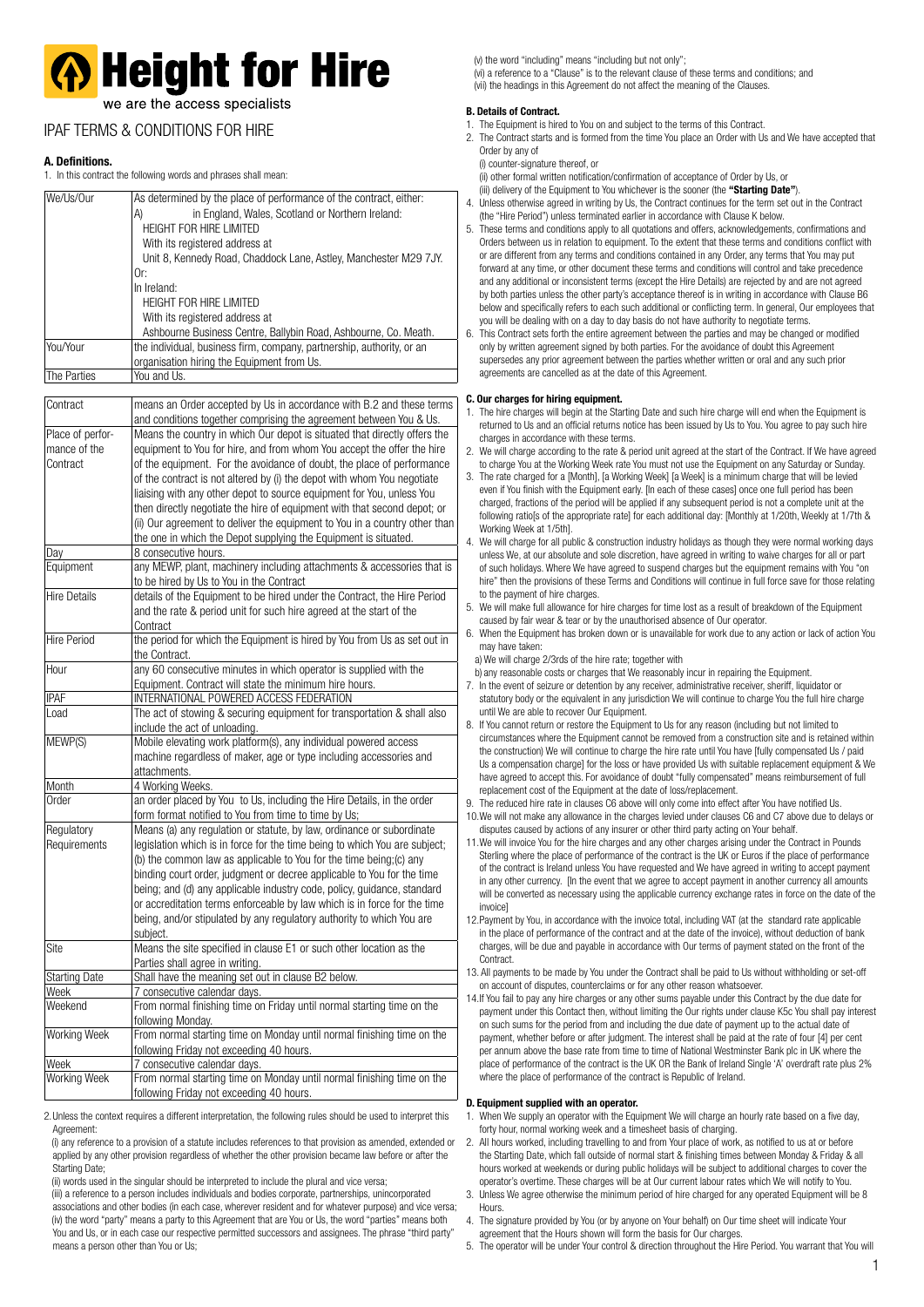provide a healthy & safe working environment for the operator, in accordance with any rules, regulations, enactments, or the requirements of any statutory body, relating to security and health and safety and provide him/her with proper & reasonable instructions & supervision.

6. You shall indemnify Us against any losses, claims, demands, awards, proceedings, damages, charges, costs and expenses that the operator might suffer or incur as a result of Your breach of these terms and conditions.

#### **E. Delivery & collection.**

- 1. If We deliver, collect or transfer hired Equipment, which has been hired by You, You must pay Us Our transport charges, as notified to You. Delivery will be at the site specified in the Contract ("Site") You shall ensure that Your duly authorised representative shall be present at the Delivery of the Equipment. Acceptance of Delivery by such representative shall constitute conclusive evidence that You have examined the Equipment and has found it to be in good condition, complete and fit in every way for the purpose for which it is intended.
- 2. If You wish to change the Site You agree to pay Us any additional charges We might incur.
- 3. You are responsible for ensuring that a clear, firm & accessible area is available for Loading. If We incur extra costs or expense due to any of Your acts or failures to act in this respect You agree to pay Our reasonable charges in compensation of such costs and expenses.
- 4. When authority is needed from landowners or other third parties to enter any area which has restricted access You must obtain such consent and arrange for staff to attend to comply with rules or traffic restrictions which are in force at the time.
- 5. You are responsible for Loading & must provide competent supervision at all times. 6. Any road or bridge tolls or congestion or road use charges that We incur during transport of the
- Equipment to or from Your site will be charged to You. 7. Any person supplied by us, including vehicle drivers, to assist You to Load equipment will be considered to be under Your control. You must not instruct anyone to do anything that is in breach of any rules, regulations, enactments, or the requirements of any statutory body, relating to security and health and safety, or which would be unsafe.
- 8. You must not move the Equipment to any other location without Our written consent obtained prior to the proposed change of location.

## **F. Safety.**

- 1. You must ensure that all Equipment operators are competent & have been adequately trained on the type of Equipment hired under the Contract and that use of the Equipment by You (and Your agents and contractors) is carried out in a safe and competent manner. Competent supervision and assistance (eg: Banksmen) must be employed where necessary.
- 2. We will supply Equipment to You that is fit for purpose when used in accordance with the maker's design parameters & instructions, which are available for Your review on request. We will maintain evidence of service, inspection & statutory tests. You must ensure that the Equipment is checked before each period of use in accordance with such instructions. You must ensure that any damage or defect is reported to Us as soon as is reasonably possible. You agree that you will not use the equipment until you have carried out thorough examination of the Equipment and you are satisfied that the Equipment will be safe and without risk to health when used by You (and your agents and contractors) **If any part of the Equipment becomes defective or inoperable for any reason You must not allow it to be used again until We have examined it & advised You that it is safe to resume use. You must allow Our staff access to the Equipment to inspect, test, repair or replace it as necessary.**
- 3. You must not permit the Equipment to be used in any situation where it is unsafe to use it or where it may become contaminated with dangerous substances. You must advise Us immediately if You suspect that the Equipment has become contaminated with any substance that is classified as hazardous under any rules, regulations and enactments relating to health and safety.
- 4. You must pay for cleaning any Equipment that is returned in an unreasonably dirty condition. You will pay for all special decontamination measures necessary to remove hazardous substances and to certify the Equipment as safe.
- 5. If Equipment requiring attention under clause F4 is unavailable for work for more than 24 hours after the off hire date We will continue to charge You the hire rate until such time as cleaning or decontamination is complete & where necessary has been certified safe.
- 6. You agree to accept all responsibility for the storage and competent use of the Equipment in a safe and responsible manner in accordance with the maker's design parameters & instructions. Nevertheless, once the Contract has begun, if, in the reasonable judgement of Our staff, We consider that any use or action that You are undertaking or intend to undertake with the Equipment is likely to place any person in danger of injury **We reserve the right to end the Contract with IMMEDIATE EFFECT by serving**  You with a verbal notice of termination. This will be confirmed in writing giving Our reasons within 24 hours. Such notice will count as the "off hire" date and time.
- 7. If We issue a notice under clause F6 You agree to **immediately** cease using the Equipment & to make it **immediately** available for collection by Our representative.

#### **G. Your responsibility, including reporting of accidents.**

- 1. The Equipment shall at all time remain Our property and title shall remain with Us and You shall have no right, title or interest in or to the Equipment (save the right to possession and use of the Equipment subject to the terms and conditions of this Contract).
- 2. You will maintain & not remove or obscure any property or safety notices which are placed on the Equipment. You will immediately notify Us of any loss or damage concerning such notices.
- 3. Risk for the Equipment shall pass to You and You become responsible for the Equipment (including insurance in accordance with Section L) when You or Your representative receive it, either when You collect from our premises or We deliver to Your site. This responsibility continues in full force throughout the whole period of the Contract including any time that the provisions of clause C7 are in effect.
- 4. You will be responsible for conducting any risk assessment, method statement or safety check necessary on site before using the Equipment & You will comply with all risk assessments already in force at the site of operation in so far as they affect the operation of the Equipment.
- 5. Unless You have asked Us & We have agreed to conduct a survey & You have agreed to Our recommendations in writing, the selection of the Equipment & its use is based upon Your skill & judgement & You shall be fully responsible for the same.

#### 6. You must;

- a) operate all Equipment in accordance with the maker's design parameters & instructions and all applicable rules, regulations and enactments;
- b) check regularly that the Equipment remains in good order & fit for purpose & ensure that the operator follows all operating procedures laid down in the instructions We provide and those of the maker;
- c) keep the Equipment secure at all times ensuring that it is protected from theft, damage & improper use;
- d) obtain consent & comply with any rules concerning the use of the Equipment on, over or adjacent to property belonging to, or licensed or leased by, anyone else;
- e) nform Us immediately if the Equipment is involved in any accident that results in injury to any person and further inform Us at the earliest possible opportunity if the Equipment is involved in any other accident whatever the circumstances. Any verbal notification must be confirmed by You in writing to  $\mathsf{L}$
- f) be aware that changes in ground conditions & the weather will affect the safe working of all MEWPS. You must not allow any MEWP to be used in unsafe conditions;
- g) allow the operator sufficient time at the start of every period of use to make all of the checks necessary on a MEWP that are laid down in the maker's instructions We provide and those of the maker;
- h) not allow (except as required by clause G6) anyone to tamper with or remove any part of the Equipment, including decals, without Our express written consent;
- i) not without Our prior written consent, attach the Equipment to any land or building so as to cause the Equipment to become a permanent or immovable fixture on such land or building. If the Equipment does become affixed to any land or building then the Equipment must be capable of being removed without material injury to such land or building and You shall repair and make good any damage caused by the affixation or removal of the Equipment from any land or building and indemnify the Us against all losses, costs or expenses incurred as a result of such affixation or removal;
- not do or permit to be done any act or thing which will or may jeopardise Our right, title and/or interest in the Equipment and, where the Equipment has become affixed to any land or building, You must take all necessary steps to ensure that We may enter such land or building and recover the Equipment both during the term of this agreement and for a reasonable period thereafter, including by procuring from any person having an interest in such land or building, a waiver in writing granted in Our favour of any rights such person may have or acquire in the Equipment and a right for Us (or our agents) to enter onto such land or building to remove the Equipment, and you shall pay the costs of Our (and/or our agents) so doing;
- k) not, without Our prior written consent, part with control of (including for the purposes of repair or maintenance), sell or offer for sale, underlet or lend the Equipment or allow or permit (or cause by any act or omission) any charge, security, lien or other interest or right whatsoever to be created wholly or partly over/on the Equipment;
- ensure that the Equipment is supplied with the correct fuel or electricity supply as appropriate; and
- m) at the end of the hire pay Us the cost of repairs that are necessary due to damage or neglect. n) You must comply with all applicable workplace health and safety laws and regulations including but not limited to (A) where the place of performance of the contract is England, Scotland and Wales, The Construction (Design and Management) Regulations 2015 (CDM 2015); Where the place of performance of the contract is Northern Ireland, The Construction (Design and Management) regulations (Northern Ireland) 2007and (B) where the place of performance of the contract is Republic of Ireland the Safety, Health and Welfare at Work (Construction) Regulations 1995 as may from time to time be amended, including keeping a safety file (where appropriate).

#### **H. Breakdown procedure.**

- If the Equipment breaks down or stops working You must report this to Us at the earliest possible opportunity.
- Except under H3 & H4 below, You must not allow anyone to attempt to repair the Equipment unless We have agreed to this in writing.
- 3. You are responsible for all punctures & damage to tyres that occur on the Equipment throughout the life of the Contract. You may arrange for a professional tyre repairer to repair punctures or replace tyres on Your behalf. You agree to inform Us that this work has been carried out and provide Us with a copy of the tyre repairer's worksheet. You warrant that all replacement tyres or tubes fitted by anyone acting to Your instruction are of equivalent or better specification to those originally fitted.
- 4. You may change electrical plugs or couplers for approved alternative types, provided this work is carried out by an appropriately qualified and competent person. You must restore Our original plugs at the end of the hire or We will charge You to do this.
- 5. We will repair or change the Equipment at Our discretion if it breaks down or stops working. If breakdown has been caused by damage, neglect or misuse on Your part, You will pay for all repairs & transport costs involved.
- 6. You agree to allow Our staff adequate access to any location where You are using the Equipment for the purposes of repair, inspection, calibration or collection of the Equipment. If access is denied due to any action or omission on Your part We will charge You for any additional costs that We incur.

#### **I. Safe Use.**

- 1. Unless We have notified You in writing that the Equipment hired under the Contract is certified to be used as a lifting appliance You must not use it as such.
- 2. The safe working load (SWL) that may be carried in the cage of a MEWP is marked on the Equipment. You must not allow it to be exceeded.

#### **J. Limits of Our Liability to You.**

- 1. All times for transport or other attendance advised by Us are approximate.
- 2. We are not liable for delays that are caused by circumstances beyond Our reasonable control. 3. We will not be liable to You for any special, incidental, indirect, punitive or consequential loss or
- damages, whether occasioned by the negligence, fault, error, omission, act or breach of Us, Our employees, contractors and agents, including, without limitation, loss of contracts, loss of business, loss of customers, revenue or profits, loss of use or data, loss of savings or anticipated savings, loss of investments, loss of goodwill or reputation, capital costs or loss of extra administrative cost whether or not foreseeable, as a result of any part of the Equipment breaking down or failing to work, defects or latent defects or arising from any one event or a series of connected events arising out of or in connection with this Contract howsoever that liability arises, including without limitation, any circumstances arising as a result of Us ending the Contract under the provisions of clause F6, or breach of contract, tort and/or delict , misrepresentation or arising from statute, indemnity or otherwise.
- 4. Nothing in this agreement limits or excludes Our liability: (i) for death or personal injury resulting from negligence; or
	- (ii) for any damage or liability incurred by You as a result of fraud or fraudulent misrepresentation by Us, our respective subsidiaries and suppliers, nor any person for whom We are responsible. (iii) for any liability which cannot be so limited or excluded by law.
- 5. This Contract sets forth the full extent of Our obligations and liabilities in respect of the Equipment and our hiring of the Equipment to You. In particular, there are no conditions, warranties or other terms, express or implied, including as to quality, fitness for a particular purpose or any other kind whatsoever, that are binding on Us except as specifically stated in this Contract or as cannot be excluded by law. Any condition, warranty or other term or liability concerning the Equipment (including liability for defects and/ or latent defects) which might otherwise be implied into or incorporated within this agreement, whether by statute, common law or otherwise, is expressly excluded, except insofar as it is not legally possible to exclude it, and the parties agree that it is fair and reasonable to do so. We recommend that if You require warranties and/or remedies in respect of the Equipment that You obtain these directly from the original manufacturer of such Equipment.